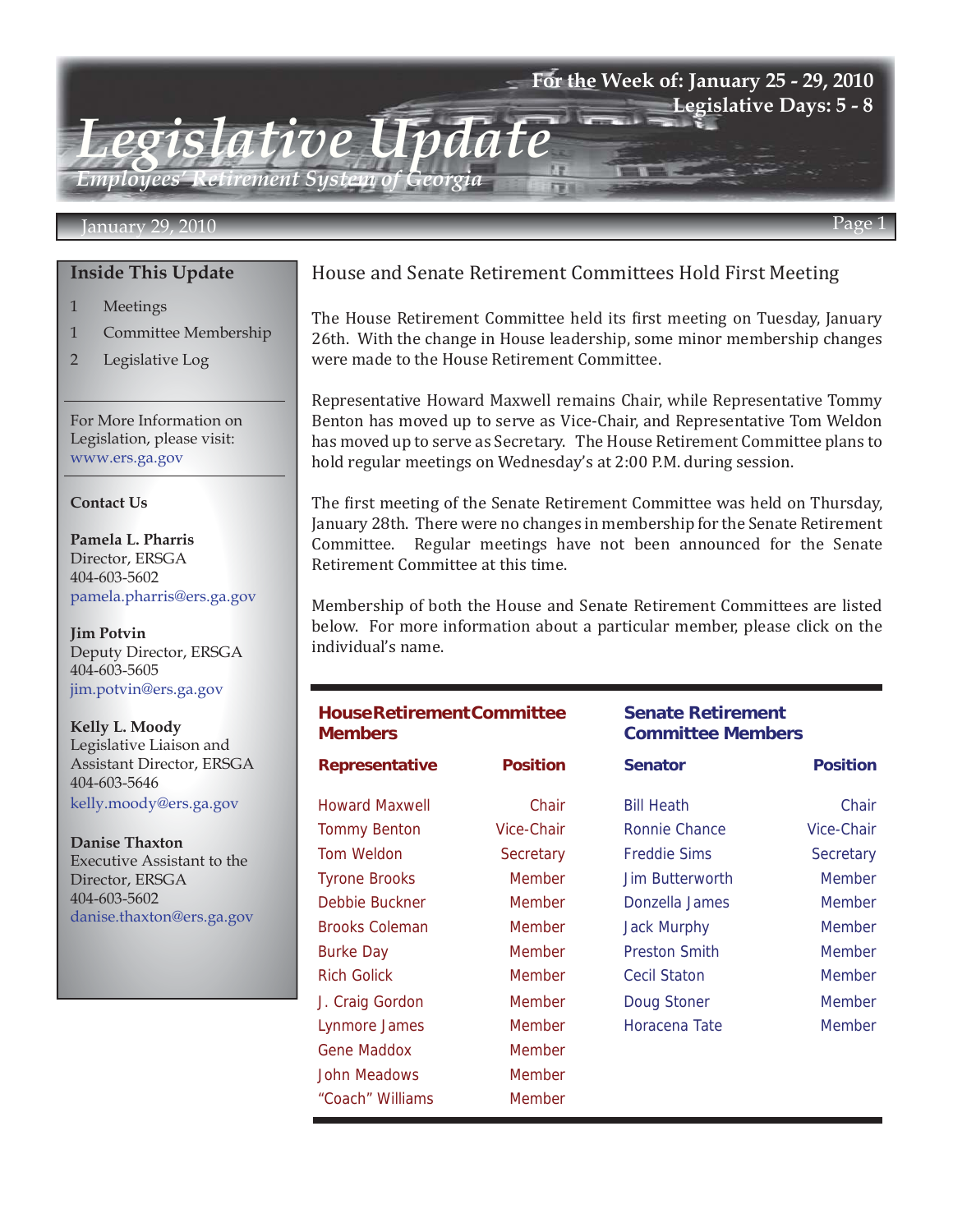# *LEGISLATIVE LOG*

Monday, January 25, 2010

No Retirement Bills were considered today.

Tuesday, January 26, 2010

## **[HB 54 - Georgia Judicial Retirement System; survivors' benefits; provisions](http://www.legis.ga.gov/legis/2009_10/sum/hb54.htm)**

Allows any member of the Judicial Retirement System (JRS) who once rejected spouses' benefits within 90 days of first becoming a member the opportunity to purchase such benefits beginning July 1, 2010. The member must have at least 10 years of membership service to purchase such benefits and is required to pay full actuarial cost; therefore, creating no cost to JRS for this legislation.

## **HB 54 received a DO PASS from the House Retirement Committee.**

## **[HB 817 - Georgia Judicial Retirement System; juvenile judges; provide](http://www.legis.ga.gov/legis/2009_10/sum/hb817.htm)**

Allows any Juvenile Court Judge that was previously a member of the Employees' Retirement System (ERS) to transfer ERS employee and employer contributions to JRS by December 31, 2010 or within 90 days of first becoming a member of JRS.

Currently, any new JRS member that is a Superior Court Judge, State Court Judge, Solicitor General, or District Attorney who was previously an active member of ERS may elect to have all of their ERS contributions transferred to JRS within 90 days of first becoming a member of JRS by notifying the Board of Trustees.

If the member has not withdrawn his/her employee contributions from ERS, the Board of Trustees must transfer all employee and employer contributions from ERS and to JRS and the member must pay regular interest thereon.

If the member has withdrawn his/her employee contributions from ERS, member must provide notice to the Board of Trustees requesting a transfer to JRS. At that time, the member must pay the Board the total of such contributions, with regular interest thereon, and employee and employer contributions from ERS will be transferred to JRS.

#### **HB 817 received a DO PASS from the House Retirement Committee.**

## **[HB 916 - Retirement ages; nullify application for retirement; provisions](http://www.legis.ga.gov/legis/2009_10/sum/hb916.htm)**

Clarifies requirements for ERS members returning to service after retirement as part of a clean up to Act 275 (2009) (HB 202) . Specifically, a member that has not reached normal retirement age (60 with at least 10 years of service) on the effective date of their retirement is required to wait two consecutive calendar months prior to returning to employment. The employer of the member is also required to certify that no agreement exists to allow such employee to return to service, including service as an independent contractor.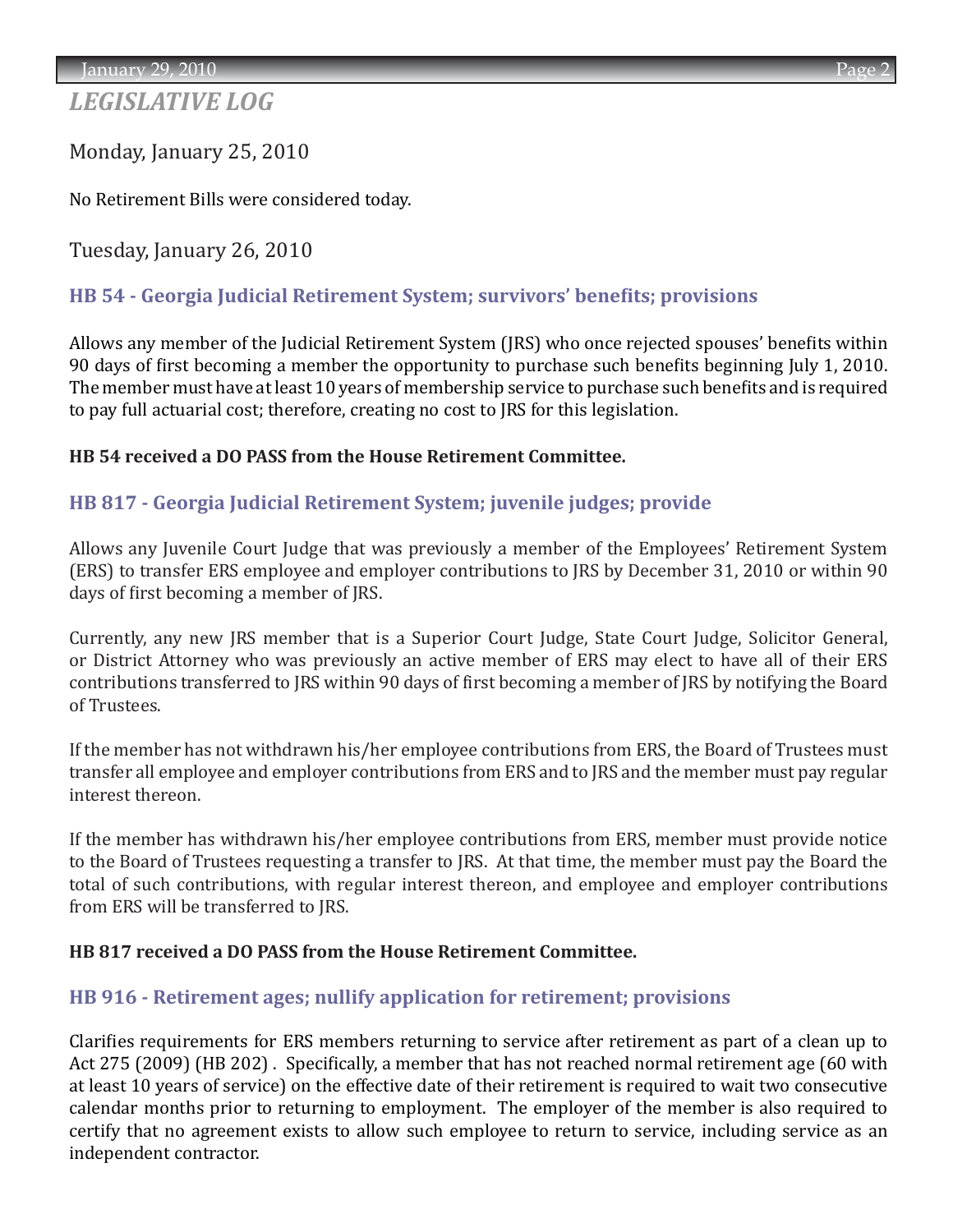## *LEGISLATIVE LOG - Continued*

Members that have reached normal retirement age and return to service as an independent contractor are required to have their employing agency provide the Board of Trustees with certification that 1) the contracting entity has multiple employees; 2) the contracting entity has multiple contracts and the contracts are not limited to employers; and 3) the contractual relationship with the employer was not created to allow a retired employee to continue employment after retirement in a position similar to the one held before retirement.

## **HB 916 received a DO PASS from the House Retirement Committee.**

## **[HB 960 - Georgia Defined Contribution Plan; make lump sum payment upon death;](http://www.legis.ga.gov/legis/2009_10/sum/hb960.htm) change**

Changes the default beneficiary for GDCP members when a designation has not been made from the member's estate to follow the Per Stirpes Rules.

Currently, if the member has not chosen a beneficiary, the beneficiary automatically defaults to the member's estate. GDCP by nature has many temporary members that may not choose a beneficiary. This legislation allows the designation to follow the Per Stirpes Rules as outlined in 53-2-1.

#### **HB 960 was assigned to the House Retirement Committee by the full House.**

## **[HB 969 - Retirement and pensions; comply with federal law; amend certain provisions](http://www.legis.ga.gov/legis/2009_10/sum/hb969.htm)**

This legislation is sponsored by the Teachers Retirement System (TRS) and mainly relates to that system; however, there are changes in Chapter 1 of Title 47 as well as changes in the PSERS statute. Changes to PSERS include:

PSERS members who have not reached normal retirement age that return to service in any public school position which requires membership in PSERS must cease their retirement benefit and the retired member shall re-establish active membership in PSERS. At the end of such service, or upon normal retirement age and cessation of contributions, the retired member will receive a retirement benefit based on the member's total accrued service and;

PSERS members who have reached normal retirement age and return to service as a public school employee in any position that would normally require membership in PSERS have the option to:

•Cease their retirement benefit and the retired member shall re-establish active

 membership in PSERS. At the end of such service, the retired member will receive a retirement benefit based on the member's total accrued service or;

 •Not contribute to the system, in which event the member's retirement benefit shall not cease, and no additional benefits will accrue.

• Requires employers that employ retired PSERS members to certify in writing:

•The name of the member and if the retired member is age 65 or older,

 •The retired member's election to either discontinue benefits and resume contributions or to continue receiving retirement benefits and accrue no additional credits under the retirement system.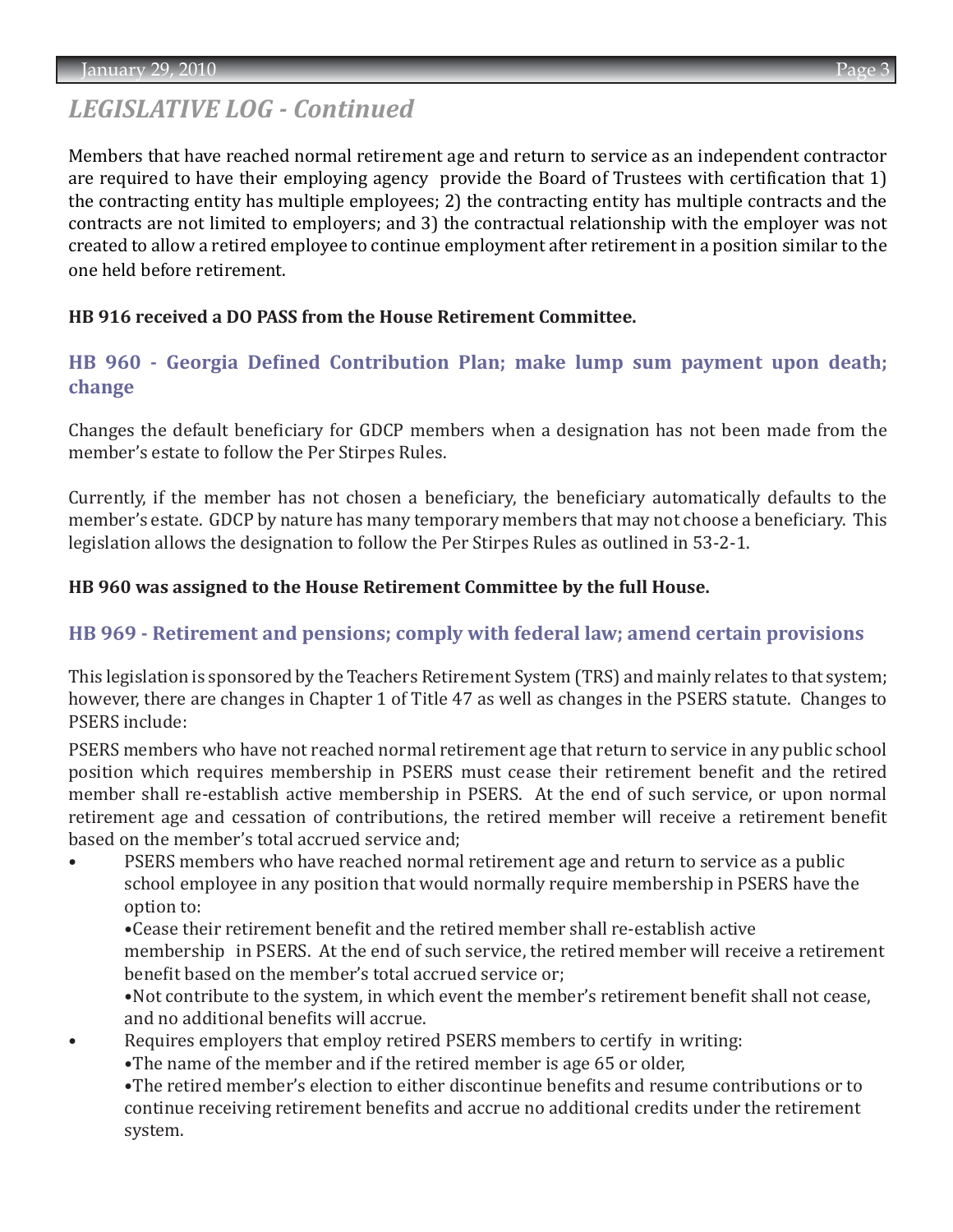## *LEGISLATIVE LOG - Continued*

Any employer that fails to give such notification shall reimburse the retirement system any benefits wrongfully paid. The retired member must notify the employer of their retirement status prior to employment.

#### **HB 969 was assigned to the House Retirement Committee by the full House.**

Wednesday, January 27, 2010

No Retirement Bills were considered today.

Thursday, January 28, 2010

## **[HB 172 - Employees' Retirement System of Georgia; disability benefits; provisions](http://www.legis.ga.gov/legis/2009_10/sum/hb172.htm)**

Revises language relating to the handling of medical examinations for persons that are receiving disability benefits under age 60 by removing the ability for medical examinations to be conducted at the retiree's place of residence.

Additionally, this bill provides that earnable compensation in the calculation of earnings limitation for disability beneficiaries also includes workers compensation income.

#### **HB 172 received a DO PASS BY COMMITTEE SUBSTITUTE from the Senate Retirement Committee.**

## **[HB 320 - Georgia Environmental Facilities Authority; change name to Georgia Environmental](http://www.legis.ga.gov/legis/2009_10/sum/hb320.htm)  Finance Authority**

Changes the name of the Georgia Environmental Facilities Authority to the Georgia Environmental Finance Authority.

#### **HB 320 received a DO PASS BY COMMITTEE SUBSTITUTE from the Senate Retirement Committee.**

## **[HB 997 - Social Security Coverage Group; State Personnel Administration jurisdiction;](http://www.legis.ga.gov/legis/2009_10/sum/hb997.htm)  provide**

Updates Chapter 18 of Title 47 relating to Social Security and moves the responsibilities to the State Personnel Administration.

#### **HB 997 was assigned to the House Retirement Committee by the full House.**

## **[SB 283 - Retirement; no person who becomes tax commissioner; on/after July 1, 2010;](http://www.legis.ga.gov/legis/2009_10/sum/sb283.htm)  membership in Employees' Retirement System of Georgia**

Prohibits tax commissioners, tax collectors, tax receivers and employees of such officers from becoming members of ERS for persons who take such positions on or after July 1, 2010. Any person holding such a position on June 30, 2010 would be permitted to remain a member of ERS. There would be no cost to ERS for this legislation.